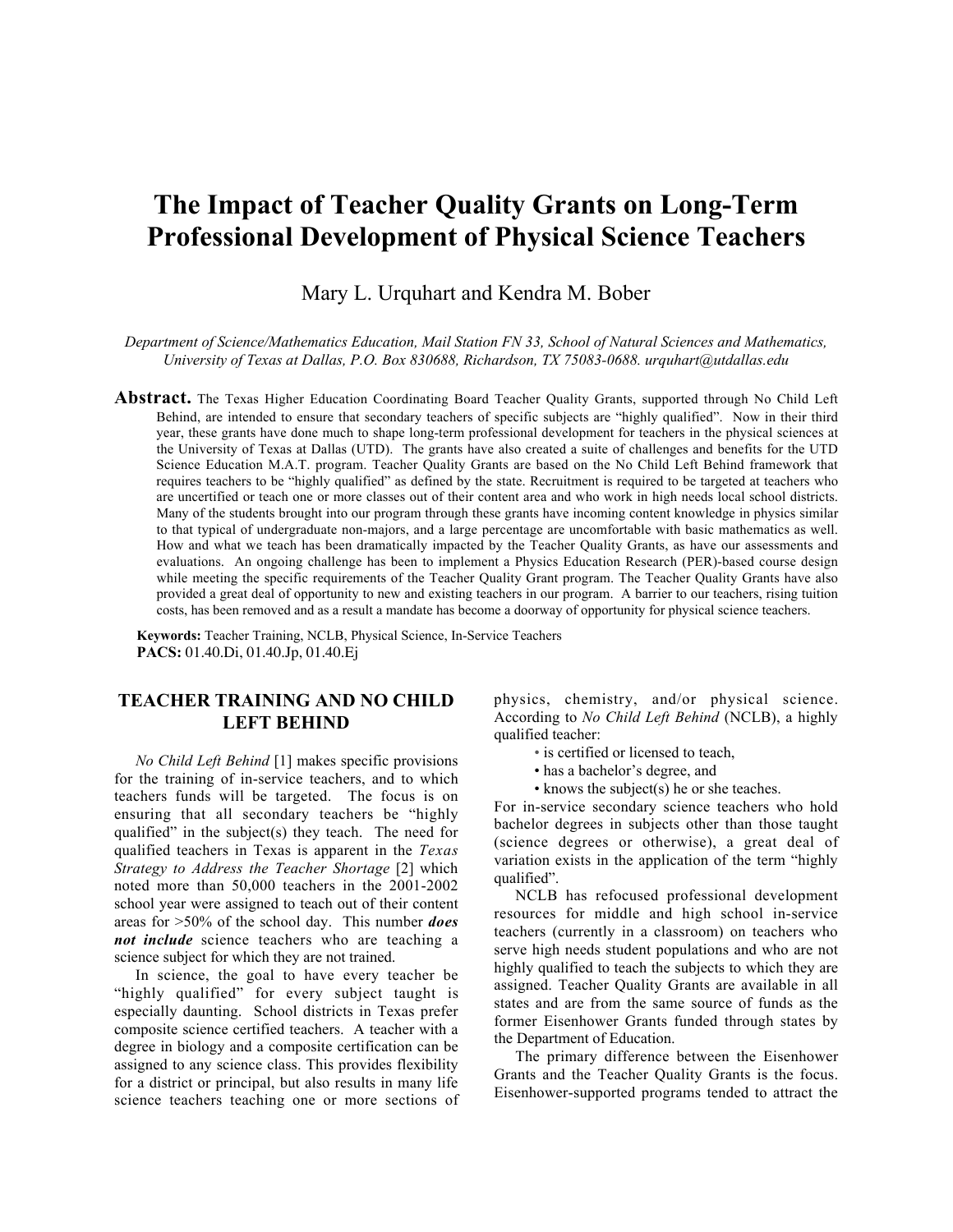best teachers who were teaching the most advanced students. Teacher Quality Grants require program design and recruitment of participants based on the characteristics of individual teachers and school districts. High needs districts (high poverty, English as a second language, etc.) must be partnered with the program institution. Recruitment must be targeted at teachers who are not "highly qualified" (as defined by the granting institution rather than the school district.) Because recruitment must focus on teachers who are not highly qualified, how the term is defined is increasingly important. The Texas Higher Education Coordinating Board (THECB) is the body that oversees the Texas Teacher Quality Grant Program [2]. The THECB recognizes that although a teacher may hold a composite science certificate and be considered highly qualified for a physical science course by a district or principal, he or she may not

have an academic background in the subject taught. In our recruitment for the UT Dallas Teacher Quality Programs, and with the encouragement of the THECB, we seek teachers who are teaching topics outside of their academic major. For our physical science program, most participants have degrees in biology, interdisciplinary studies, geology, or elementary education.

## SHAPING TEACHER TRAINING

Physics and space sciences programs for in-service teachers, and indeed the entire Science Education Program at UT Dallas, have been significantly affected by Teacher Quality Grants. Professional development for physics content is now exclusively focused on assisting physical science teachers working out of content area in becoming "highly qualified".

## Becoming "Highly Qualified"

The Texas Teacher Quality Grant Programs must meet several criteria with the goal of assisting teachers in becoming highly qualified with regard to content knowledge. The most successful programs, according to the THECB, are year-long and give participants nine graduate credit hours.

Each university-run program is required to have a three-week summer institute, generally at the beginning of the program, followed by regular meetings during the academic year. Depth rather than breadth is emphasized in the program request for proposals, but programs must cover all state standards for the targeted grade level(s) or course. Middle school programs are also required to be highly interdisciplinary. Teacher training curricula were

created by the state in 2004, but are no longer mandatory for Texas Teacher Quality Grant programs.

The expectation of all Teacher Quality programs is that participant content knowledge will be greatly enhanced. Evidence for success required by the state of Texas comes primarily from pre-post testing and observations of participant classrooms.

# The UT Dallas Integrated Physics and Chemistry Teacher Quality Program

Teacher Quality Grants have primarily impacted teacher training at UT Dallas through our Masters of Arts in Teaching (M.A.T) in Science Education Program, which serves in-service and postbaccalaureate pre-service teachers. No physical science courses for secondary teachers were offered through the M.A.T. program prior to 2003. The first offering of the three course *Physics in the Classroom* series began in Spring 2003, just before the beginning of our first grant for Integrated Physics and Chemistry (IPC) teachers. IPC is the 8th, 9th, or 10th grade physical science course in Texas. In high school IPC is usually the course option for students who are not expected to take physics, and is not a preferred assignment for teachers.

Teacher Quality Grant requirements and participants have played a fundamental role in the design of the course sequence. In the summer of 2003 we restarted our course sequence, retooling the program to meet Teacher Quality requirements. Our first group of participants had very limited physical science or mathematics backgrounds. Many participants were master teachers within their own disciplines, but were uncomfortable with physical sciences. In essence, we were offering an introductory physics course for in-service teachers in a laboratory/discussion format. Our approach was to mix physics content with modeling of, and reflection on, sound pedagogical strategies. Laboratory equipment was the same used in the teaching of IPC by our partner school district for the grant.

### *Goals of the UT Dallas IPC Teacher Quality Program*

Our program goals are a direct reflection of the Teacher Quality requirements through No Child Left Behind. We seek to (1) deepen the physics and physical chemistry content knowledge of teachers of physical science content who do not have a strong academic foundation in the subject; (2) provide teachers with a *usable* conceptually-based teaching tool kit to bring back to their own classrooms; (3) increase participant comfort level with, and interest in, physical science content and the teaching of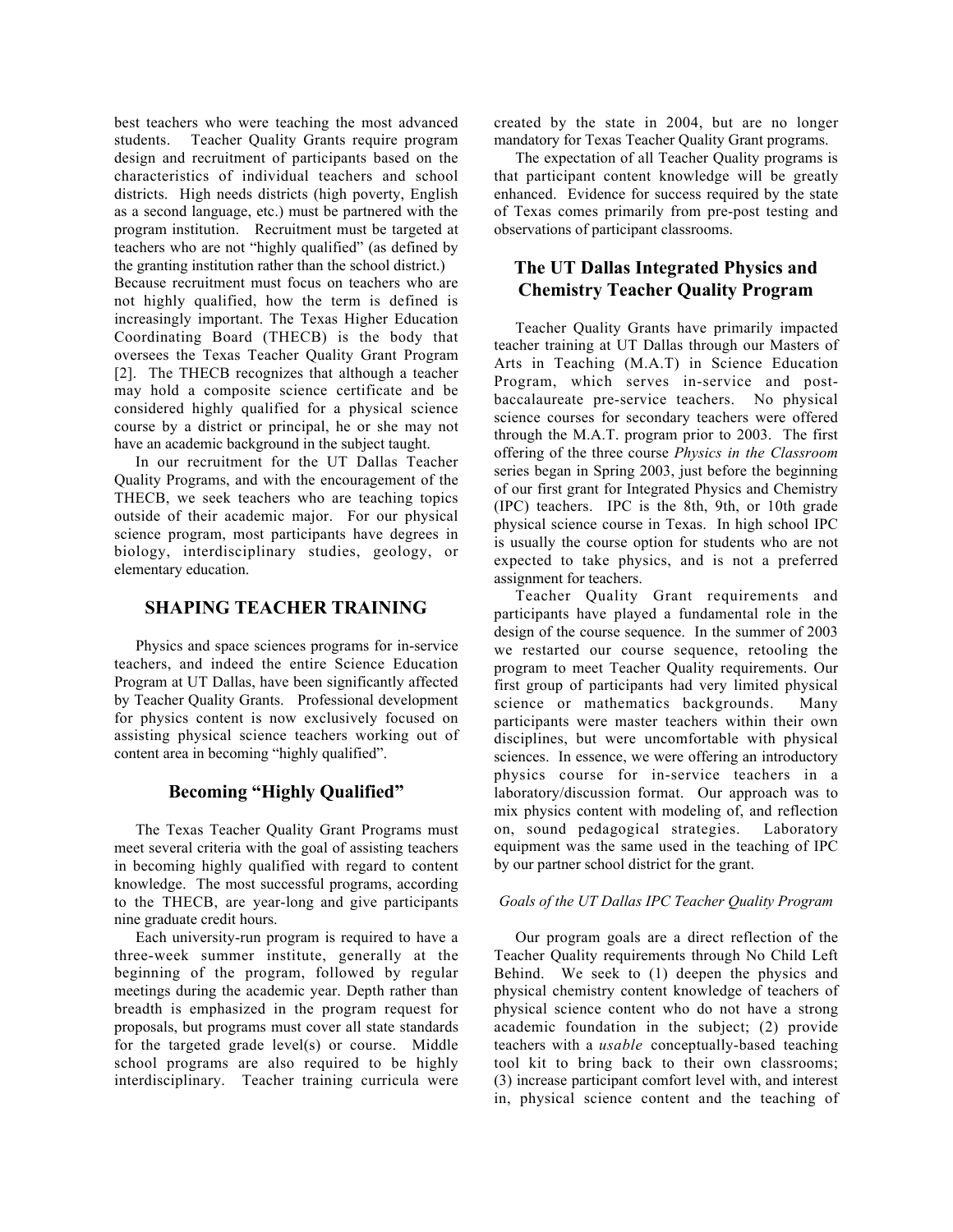physical sciences, and most importantly; (4) impact the quality of physical science instruction for precollege students, especially at high needs schools.

## *Mixing PER-Based Teaching and Teacher Quality Grants*

We have employed a number of PER-based teaching tools and techniques in the UT Dallas IPC Teacher Quality Grant Program. Our program is a full year, similar to other programs for physics teachers [3], and is conceptually-focused and laboratory-based.



FIGURE 1. The UT Dallas IPC Teacher Quality program integrates small group laboratory experiences with class discussions of content and teaching strategies. Teachers are asked to complete laboratory exercises for their own learning and to evaluate them for use with their own students. Here participants conduct an investigation using CPO equipment adopted by partner schools.

The formal laboratory equipment used is from CPO [4] and is available to teachers in our partner school districts. Most other small group and individual explorations require inexpensive and readily available equipment. Many classroom activities used, including those from CPO, are education research based but not specifically PER-based. However, the program as a whole has been designed to reflect PER findings and methods. For example, small group and class discussions of concept tests, some drawn from *Peer Instruction* [5] as well as other sources are utilized, as is the *Force Concept Inventory* (FCI) [6]. Common pre-college students misconceptions are also addressed, as are classroom strategies for shaping conceptual understanding.

#### *Creating a Teaching Tool Kit*

We recognize that understanding content and scientific inquiry does not necessarily make one ready to teach it. Thus, a major goal of our program is to provide participants with a portfolio of classroomready resources, activities, laboratory exercises, and demonstrations for use in their own teaching.

In each Summer Institute class and weekly 3-hour session during the academic year, we discuss teaching strategies for helping different learners understand physical science content. Addressing common student misconceptions and effective ways to present concepts in the pre-college classroom are integrated with teacher learning. More experienced physical science teachers are actively encouraged to share their knowledge, ideas, and resources with participants new to the teaching field or the subject.



FIGURE 2. A variety of other activities and demonstrations applicable to IPC instruction are used in addition to the CPO Supplemental Curriculum, including design contests for rockets and balloon racers, experiments with freefall, demonstrations in which students play an active role, and trips to local amusement parks and science museums.

#### *Assessments*

Multiple forms of assessments are an important part of our program. The Teacher Quality Grants require us to use pre-post tests, but do not provide us with specific tests to use. We have adopted the FCI for our summer program and have created a composite test drawn from the Texas high-stakes test given in grades 5, 10, and 11. (The newly developed test for grade 8 has not been released.)

In addition to testing, we use a variety of qualitative assessment methods including pre and post instructional journals given for each class meeting, take home quizzes, thought questions, and projects, classroom observations (in our own classroom and those of participants), and either a final instructional unit presentation or peer teaching of a pre-approved content-rich physical science lesson during a class session.

Many of the incoming teachers in our IPC Teacher Quality Program express concerns over their effectiveness in teaching physical sciences. We are utilizing a modified version of the *Science Teaching Efficacy Beliefs Instrument* (STEBI) [7] to establish a connection between learning and feelings of efficacy. Participants also use a reflective journal to explore